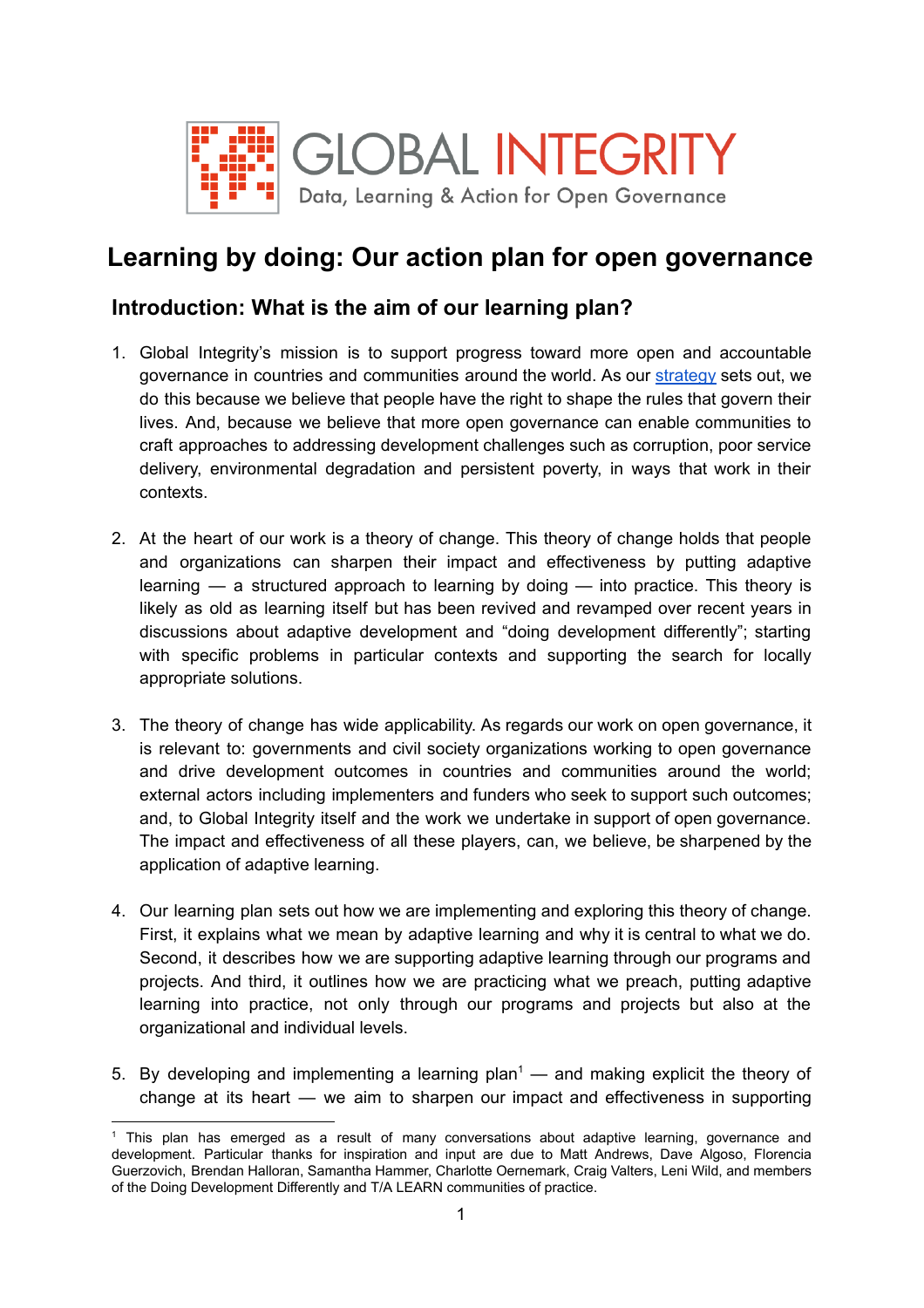progress toward more open governance and better development outcomes, and that of other actors too. This plan provides a framework for reflection and learning. It is intended to be a working document and a work in progress. We will revise it and refine what we do in the light of that reflection.

# **What is adaptive learning and why is it central to what we do?**

6. Adaptive learning is a structured process of learning by doing: taking action in pursuit of an objective; monitoring to collect data on the effectiveness of that action; using that data to reflect on the approach taken; and, adapting the approach for future iterations. The process of adaptive learning is shaped by, and in turn interrogates, a theory of change, exploring — through iterative cycles of planning and implementation, monitoring, reflection, and adaptation — how the theory that informs the action taken, and the principles it articulates, are playing out in practice (see Figure 1). More concisely, adaptive learning is a continuous process of theoretically-informed, data-driven, reflection and adaptation, to improve impact and effectiveness.



**Figure 1: The cycle of adaptive learning**

7. Adaptive learning is central to what we do. First, because our aim is to support processes of change in complex social and political systems. Second, because sustainable change in such systems comes about through locally-led efforts to craft and implement best-fit approaches, rather than through the implementation of best-practice blueprints. And third, because finding the best way forward in a complex political landscape is always a process of trial and error. Adaptive learning — when it engages the political dynamics of development, strengthens reform coalitions, and informs political action<sup>2</sup> — provides a means of navigating complexity, closing the gap between policy commitments and implementation, addressing delivery challenges and delivering results.

<sup>&</sup>lt;sup>2</sup> Brendan Halloran's useful 2015 piece on "political analysis for citizen-led [accountability](https://politicsgovernancedevelopment.wordpress.com/2015/06/09/political-analysis-for-citizen-led-accountability/)" and the notion of strengthening the capacity of organizations to navigate and shape the political dynamics, including in the accountability systems that they are part of, provides a good starting point for thinking through how adaptive learning can support political action.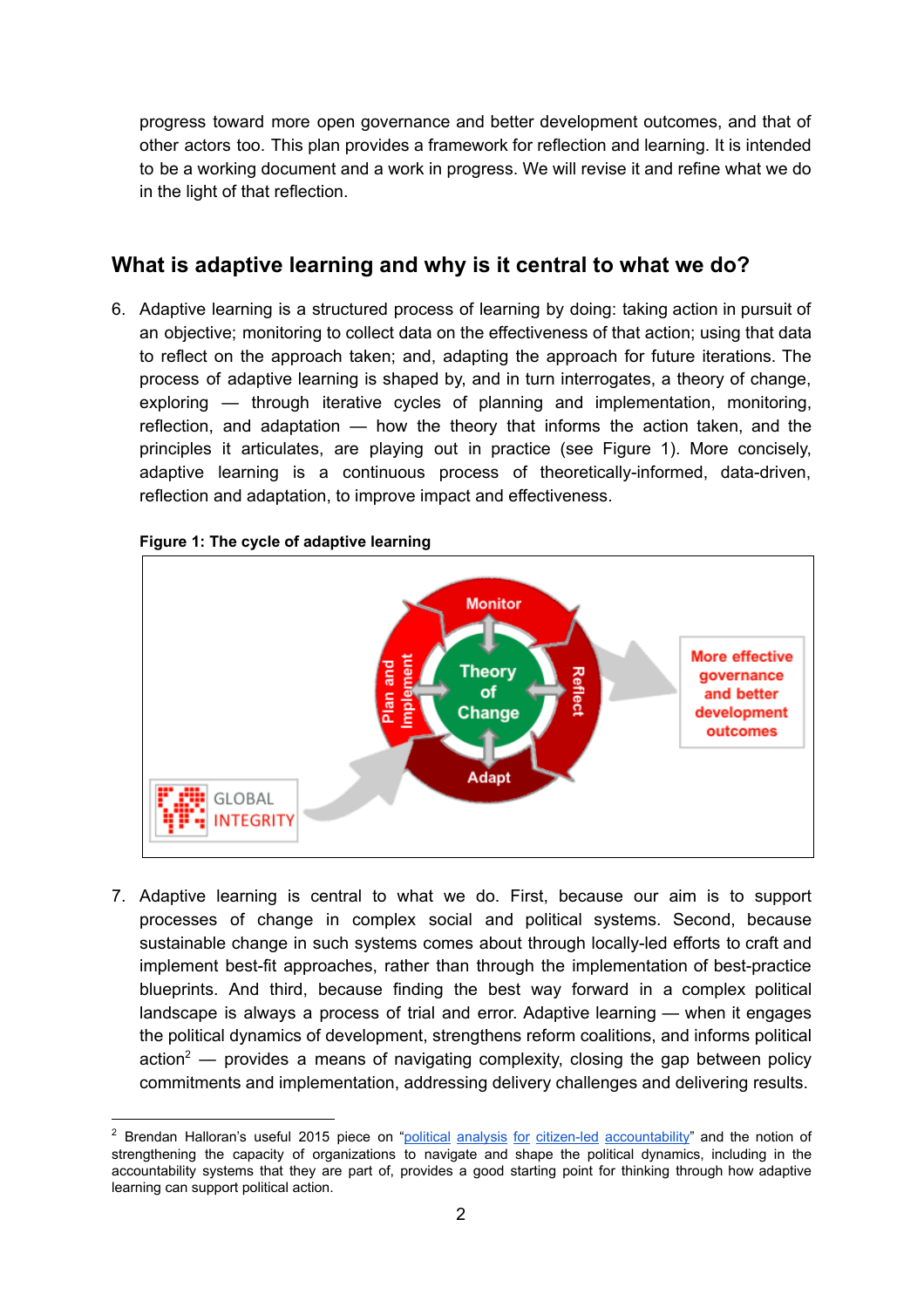- 8. Adaptive learning seems to hold particular promise as regards governance. This is because while adaptive learning can foster the emergence of more open governance, open processes of governance (transparency, participation and accountability) can also support adaptive learning. Transparency helps to enrich the informational environment in which learning takes place. Participation helps to ensure that learning incorporates citizens' feedback. And smart accountability mechanisms can help to ensure that learning leads to effective action.
- 9. As such, harnessing the relationship between adaptive learning and open governance open governance facilitates adaptive learning, and adaptive learning can foster the emergence of effective approaches to open governance — has the potential to set in motion a virtuous circle that can drive progress toward better development outcomes.<sup>3</sup> More concretely, structured learning and reflection about how policies intended to promote more open governance are working out in practice — for instance, as part of the process of designing and implementing Open Government Partnership Action Plans can accelerate the process of opening governance, and in turn increase the scope for future cycles of learning.

## **How are we putting adaptive learning into practice in our programs and projects?**

- 10. We put adaptive learning into practice across two key dimensions of our work, as we seek to support, directly and indirectly, the efforts of countrylevel actors to understand, navigate and shape more effectively the complex political environments in which they work, through cycles of trying, learning and adapting. The first dimension consists of the various actors with whom we work, supporting their adaptive learning: countrylevel actors including government, civil society and private sector players; external actors, including donors, international NGOs, and multi-stakeholder governance initiatives seeking to promote open governance; and, last but not least, to ourselves. The second dimensions consists of four thematic areas that we believe are key to open governance and that are our substantive focus: governance, data and citizen engagement; multi-stakeholder governance initiatives; open fiscal governance; and, money in politics.
- 11. For each of these dimensions, we are supporting, and exploring the value of, adaptive learning. This, in effect, produces a two-dimensional matrix, with adaptive learning taking place in cell, and each cell being a unique combination of who is learning, about what.<sup>4</sup> (See figure 2). By setting things out in this way we hope to provide some clarity about what the focus of our interest is, a clarity which we find lacking in some discussions of

<sup>&</sup>lt;sup>3</sup> This argument is echoed in a [recent](http://documents.worldbank.org/curated/en/906091469456194816/pdf/WPS7761.pdf) paper by Shantayanan Devarajan and Stuti Khemani that argues that targeted transparency can support cycles of progressively richer political engagement, leading to more effective governance and better development outcomes.

 $4$  There are other dimensions, with, for instance a third referring to our workstreams; whether an activity is about generating and collecting data, countrylevel engagement, or advocacy. To keep things simple, we have opted in this note to focus on the two primary dimensions; who is learning, about what. But we will be learning lessons across other dimensions too.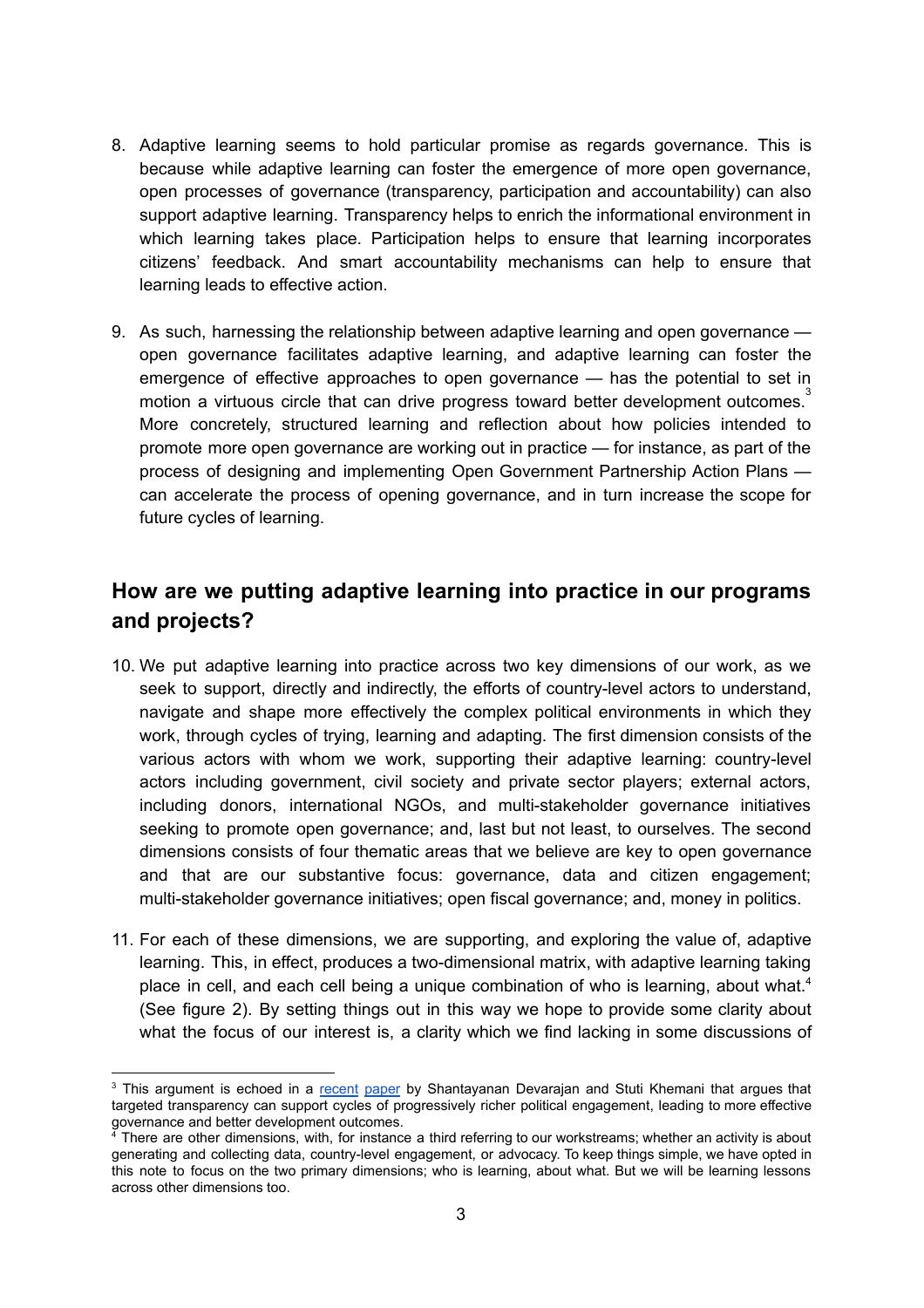adaptive learning. The remainder of this document provides additional information about how the learning happens, and to what end.

|                                | Learning about what?                        |                                                    |                           |                             |
|--------------------------------|---------------------------------------------|----------------------------------------------------|---------------------------|-----------------------------|
| Whose<br>learning?             | Governance,<br>data & citizen<br>engagement | Multi-<br>stakeholder<br>governance<br>initiatives | Open fiscal<br>governance | <b>Money in</b><br>politics |
| <b>Country-level</b><br>actors | <b>Adaptive Learning</b>                    | <b>Adaptive Learning</b>                           | <b>Adaptive Learning</b>  | <b>Adaptive Learning</b>    |
| <b>External</b><br>actors      | <b>Adaptive Learning</b>                    | <b>Adaptive Learning</b>                           | <b>Adaptive Learning</b>  | <b>Adaptive Learning</b>    |
| Global<br>Integrity            | <b>Adaptive Learning</b>                    | <b>Adaptive Learning</b>                           | <b>Adaptive Learning</b>  | <b>Adaptive Learning</b>    |

**Figure 2: Whose learning, about what?**

12. For each thematic area, we have an aim, a core hypothesis that guides our work and which we are exploring, and a number of programmes and projects that involve collaboration with both country-level and external actors to support their adaptive learning. The paragraphs below outline how we are practicing adaptive learning across our four thematic areas; our **[Annual](http://www.globalintegrity.org/wp-content/uploads/2016/04/Global-Integrity-Annual-Report-2015-2016.pdf) Report** provides additional information.

### *Governance, data & citizen engagement*

- 13. Our work on this theme aims to shape policy and practice as regards the role that data, learning and citizen engagement can play in supporting progress toward open and effective governance. The core hypothesis which guides our work in this area, and which we are exploring, is that the provision of relevant and actionable data can facilitate politically-engaged adaptive learning; data-driven reflection on how policies are playing out in practice, and on how different actors might work together, navigating and shaping the political landscape, to drive progress toward more open and effective governance.
- 14. This thematic area, the core of what we do, includes projects and activities on: learning in the transparency and accountability space; the potential of citizen-generated data; the use of indicator-based assessments such as the Africa Integrity [Indicators](https://www.globalintegrity.org/2016/04/fourth-round-africa-integrity-indicators-data-now-available/) and our US-focused work on State Integrity to support policy dialogue; and [designing](https://www.globalintegrity.org/2016/03/toward-governance-assessments-2-0/) [governance](https://www.globalintegrity.org/2016/03/toward-governance-assessments-2-0/) [assessments](https://www.globalintegrity.org/2016/03/toward-governance-assessments-2-0/) and corruption diagnostics to maximize their contribution to countrylevel learning.
- 15. These projects combine work to generate high-quality cross-country data on governance, support for the use of data at country (or state) level, and engagement with external actors about improving the quality of data and supporting its use. This includes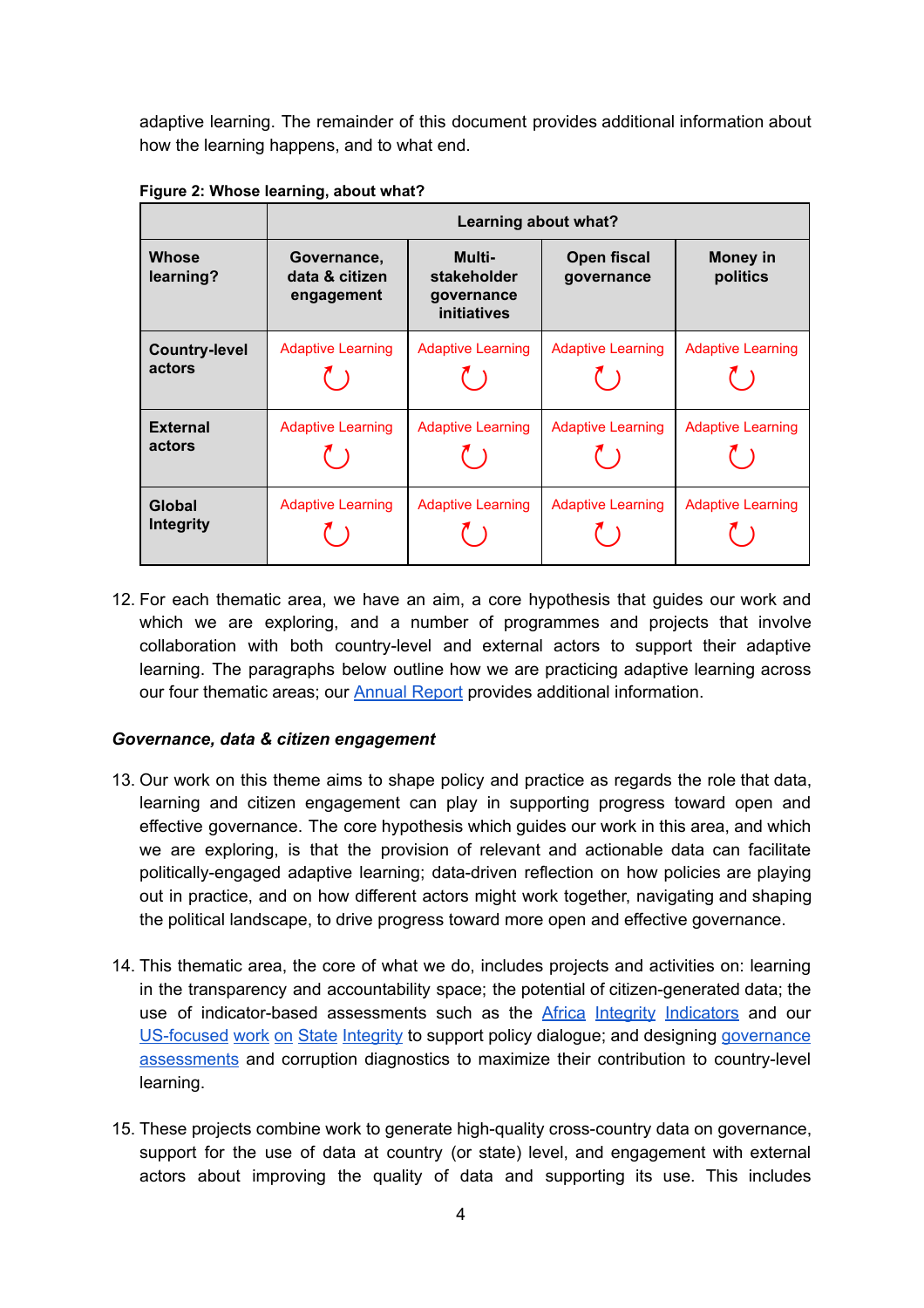participation in the Governance Data Alliance and the Open Government Impact Research Consortium, engagement with the Millennium Challenge Corporation, and work on the Sustainable Development Goals, including the potential of citizen-generated data.

#### *Multistakeholder governance initiatives*

- 25. Our work on this theme aims to support efforts to sharpen the impact and effectiveness of multi-stakeholder governance initiatives (MSGIs), primarily by [strengthening](https://www.globalintegrity.org/posts/governance-in-context-putting-principles-into-practice/) their [learning](https://www.globalintegrity.org/posts/governance-in-context-putting-principles-into-practice/) functions and by making the most of their interconnections. The core hypothesis which guides our work in this area, and which we are exploring, is that MSGIs can sharpen their impact and effectiveness by putting adaptive learning into practice, ensuring that what they do is informed by a clear theory of change, collecting data on their performance, reflecting systematically on the evidence collected, and adapting the approach they take.
- 26. This thematic area includes a number of projects and activities including our five-country [assessment](http://www.globalintegrity.org/2016/06/learning-open-government-new-evidence-inform-ogps-efforts-make-change-happen/) of how the Open Government Partnership (OGP) is playing out in practice, support for peer learning at OGP global and regional meetings, and ongoing work with Making All Voices Count to provide real-time learning support for civil society organizations engaging with governments through OGP. It also includes work that we have done with the Global Initiative on Fiscal Transparency (GIFT) on public participation in budget processes.
- 27. In the coming months, subject to resources, we plan to deepen our engagement with OGP, encouraging and supporting their efforts — and those of other MSGIs such as GIFT — to put adaptive learning at the center of their work. We also plan to work closely with a number of OGP Working Groups, including the recently established Anti-Corruption Working Group.

#### *Open fiscal governance*

- 25. Our work on open fiscal governance aims to improve the ability of citizens to track and shape the use of public resources. The core hypothesis that informs our work in this area, and which our work in turn explores, is that a stronger focus on *the use* of data to address specific problems, and on on the link between financial flows and service delivery results, can drive progress toward more open fiscal governance. This focus reflects our assessment that despite good progress by a number of countries in opening government fiscal data, and developing online tools to make the information accessible, there has not been a proportionate increase in the use of that data.
- 26. This thematic area includes a number of programs and projects, supporting countrylevel work and informing external actors' support for open fiscal governance. Our primary project has been in Mexico, where we have worked closely with the Mexican Institute for Competitiveness (IMCO) and the National Access to Information Initiative (INAI), using our citizen-centric, problem-focused, ["treasure](https://www.globalintegrity.org/2015/10/follow-the-money-putting-people-problems-first/) hunts" methodology, to explore the fiscal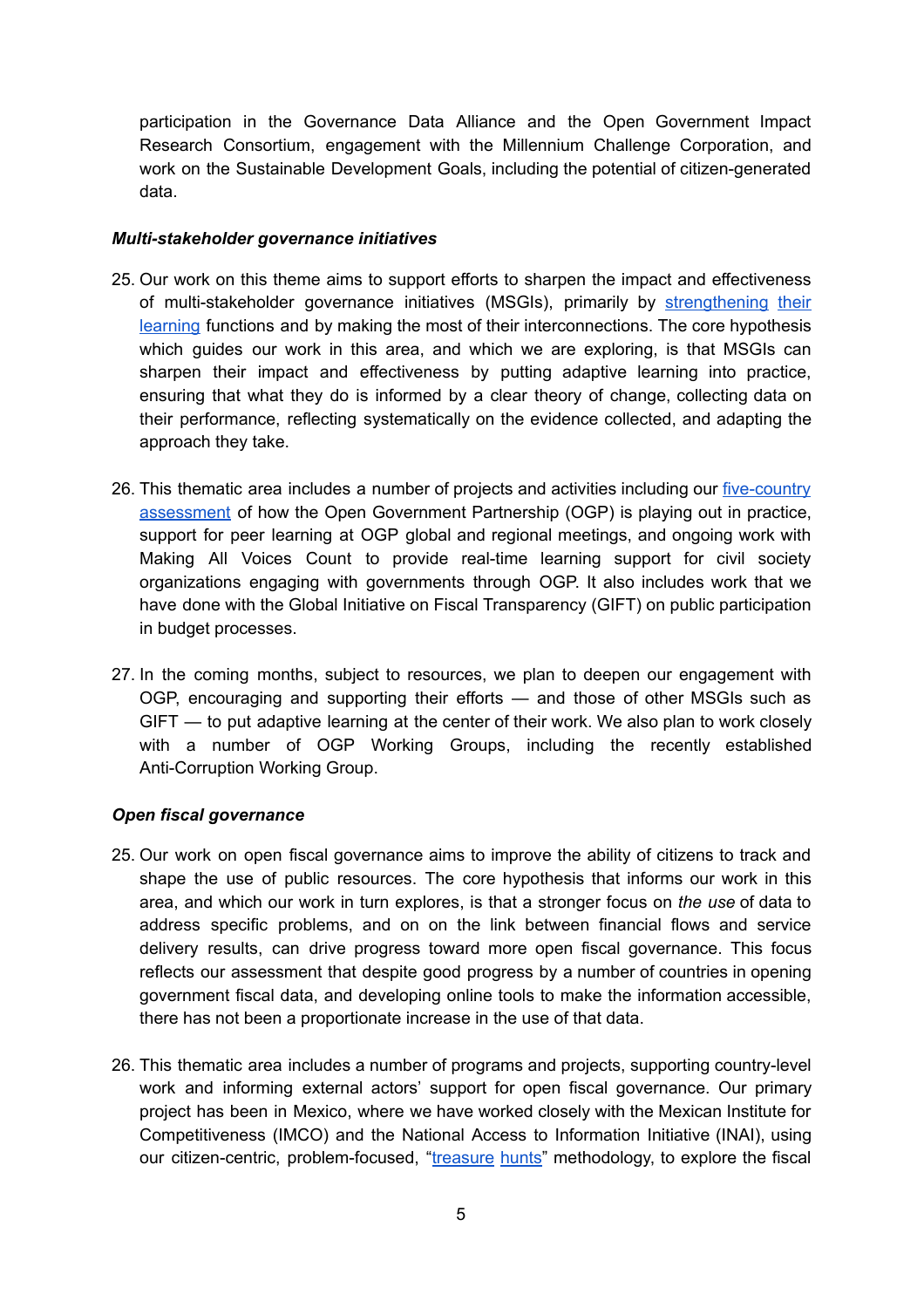governance landscape, including the policy and data landscape, in order to inspire action and inform efforts to open fiscal governance, at national and subnational levels.

- 27. In recent months as well as sharing our findings through GIFT and OGP we have been scoping out the demand for extending our work in Mexico and supporting similar initiatives elsewhere in Latin America and beyond. We have also been discussing with the World Bank and others how their "follow the money data [visualizations"](http://jedmiller.com/share-love-share-data-follow-money/) might provide a useful work-bench for efforts to understand and improve the fiscal governance landscape.
- 28. Finally, in addition to being a GIFT Steward, we also continue to play a leadership role in the Follow the Money Network. Properly resourced, the Follow the Money Network can help organizations to join the dots amongst issues including aid, taxes, extractives, illicit financial flows, budgets, contracts and results, through a combination of data and policy interoperability. Joined up data and policies are the foundations for a systemic approach to fiscal governance, an approach which we believe can drive progress toward more open fiscal governance, in part by facilitating systemwide adaptive learning.

### *Money in politics*

- 25. Our work on money in politics aims to inform efforts to improve the regulation of campaign finance. The core hypothesis which guides our work in this area, is exploring the ways in which campaign finance is regulated, in law and in practice, can help proreform actors understand the strengths and weaknesses of their political finance systems. This can then support their efforts to adapt their systems, and make progress towards more open, transparent, and accountable political finance regimes. At the same time, external actors, in exploring, using, and reflecting on political finance data, can learn how to more effectively support locally driven progress in particular contexts.
- 26. Building on our [Campaign](https://data.moneypoliticstransparency.org/) Finance Indicators project, this area of work increasingly extends beyond data collection to supporting country-level policy dialogues about campaign finance regulation. In addition to the international data set published in mid-2015 on what laws are in place and the extent to which they are implemented, we have released [political](http://www.publicintegrity.org/2015/11/09/18822/how-does-your-state-rank-integrity) finance data on the subnational level as part of the State Integrity Investigation in the US, with a number of reform champions at both national and subnational level using our data to advocate for reform.
- 27. Beyond these specific projects, we continue to engage with external actors who are promoting and supporting campaign finance reform, including through an emerging Community of Practice on political financing which includes International-IDEA and other leading players in the democracy assistance community. In this forum, we are making the case that one-size fits-all approaches to regulating campaign finance are not appropriate, and that the focus instead needs to be on supporting the varied and tailored application of general principles in specific contexts.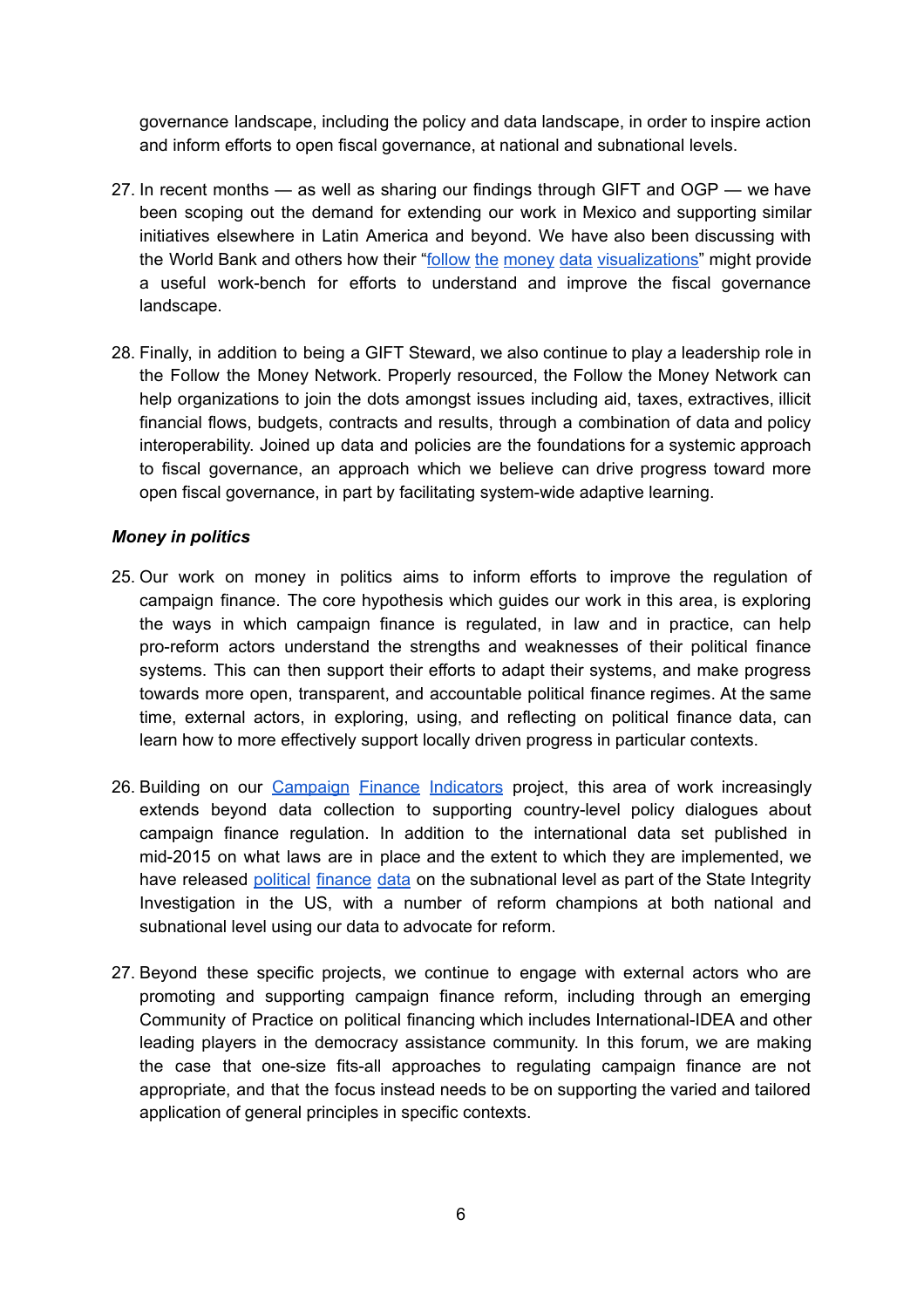# **How are we practicing what we preach on adaptive learning, as an organization?**

- 28. We are serious about adaptive learning and exploring its value. So, as well as supporting adaptive learning by country-level actors and external actors promoting more open governance, we're also putting it into practice, and exploring its utility, for ourselves. As an organization, we've come a long way over the past two years, with a revised strategy, strengthened systems for managing our resources and knowledge, a more integrated team, and new and reshaped projects that put our strategy and its focus on adaptive learning into practice. This has sharpened our impact and effectiveness. But there is much more to do.
- 29. The paragraphs below apply the model of adaptive learning that we have set out, to Global Integrity itself. Our starting point is our programs and projects, the activities in which we directly support adaptive learning by country-level and external actors. Then, we move on to consider how we function as an organization. And finally, we focus on the individual level. By applying an adaptive learning perspective to ourselves we aim to strengthen and support our own learning and adaptation, so that we can better deliver on our mission.

| <b>Adaptive</b><br><b>Learning stage</b> | <b>What we do (2016)</b>                                                                                                                                                                                        | What we will do (2017)                                                                                                                                                                                                      |
|------------------------------------------|-----------------------------------------------------------------------------------------------------------------------------------------------------------------------------------------------------------------|-----------------------------------------------------------------------------------------------------------------------------------------------------------------------------------------------------------------------------|
| <b>Planning and</b><br>implementation    | We recognize the value of being<br>clear about our aims and why we<br>think that what we are doing will help<br>to meet those aims. But we aren't as<br>clear as we would like.                                 | We will articulate clearer, more explicit<br>theories of change, that set out our<br>assumptions and outline our learning<br>objectives, which really drive what we<br>do, and which structure our plans for<br>monitoring. |
| <b>Monitoring</b>                        | We collect data about the things we<br>are doing and the impact they seem<br>to have, but this is a much lower<br>priority than actually implementing<br>the activities.                                        | We will track activities, outputs and<br>outcomes, including learning outcomes,<br>on a regular (monthly?) basis, with this<br>an important priority.                                                                       |
| <b>Reflection</b>                        | We review how things are going<br>through regular internal meetings,<br>but without much data. We aspire to<br>having post-project reviews, but the<br>reality is that we move quickly on to<br>the next thing. | We will conduct reviews of progress,<br>supported by relevant data, including<br>assessment by external partners, with<br>investment in post-project<br>serious<br>reviews of impact, effectiveness and<br>learning.        |
| <b>Adaptation</b>                        | We make adjustments to projects as<br>challenges and opportunities come<br>up, but we do not always have the<br>time to make the adjustments we<br>would like to make or to fully think<br>them through.        | We will regularly consider options for<br>course correction, on the basis of<br>data-driven reflection. When we do<br>adapt our approach, we will keep an<br>explanatory record to enable future<br>learning.               |

### *Programs and projects as the core*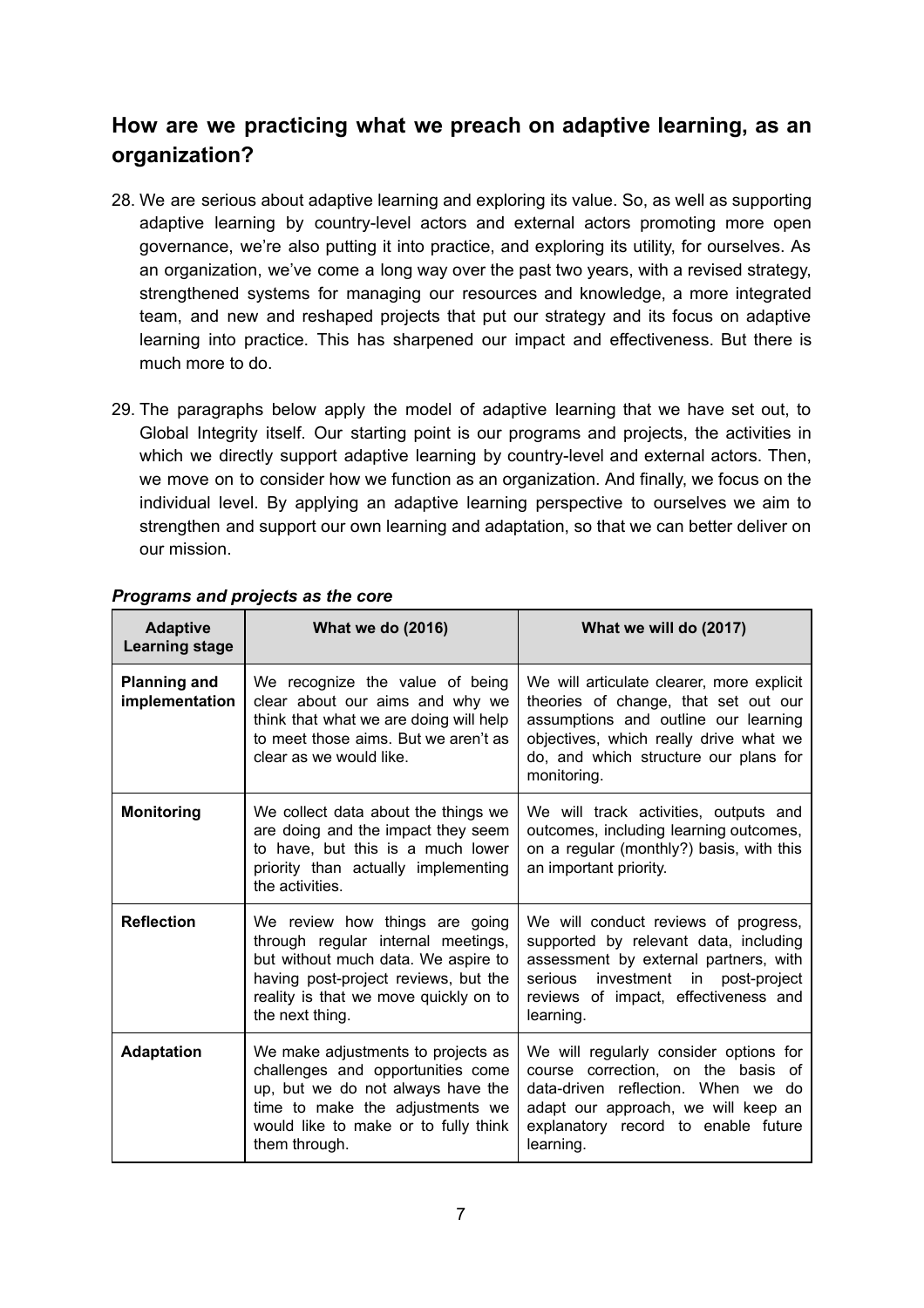### *Organizational level*

| <b>Adaptive</b><br><b>Learning stage</b> | <b>What we do (2016)</b>                                                                                                                                                                                                                                                                                                                         | What we will do (2017)                                                                                                                                                                                                                                                                                                                                                                        |  |
|------------------------------------------|--------------------------------------------------------------------------------------------------------------------------------------------------------------------------------------------------------------------------------------------------------------------------------------------------------------------------------------------------|-----------------------------------------------------------------------------------------------------------------------------------------------------------------------------------------------------------------------------------------------------------------------------------------------------------------------------------------------------------------------------------------------|--|
| <b>Planning and</b><br>implementation    | We have a mission and a strategy (3)<br>years?),<br>and<br>we<br>set<br>annual<br>organizational goals.                                                                                                                                                                                                                                          | We will take more strategic decisions<br>about what we do, with whom and<br>where, and will begin to explore the<br>possibility of developing long<br>term<br>strategic<br>partnerships<br>with<br>organizations in Africa, Asia and Latin<br>America. To complement our strategy<br>we will implement our learning plan and<br>develop<br>advocacy<br>and<br>an<br>communications plan.      |  |
| <b>Monitoring</b>                        | We track the impact of what we do<br>using a simple model of reach<br>(people<br>findings),<br>see<br>our<br>engagement (people ask us about<br>findings)<br>and<br>influence<br>our<br>(something seems to change as a<br>result of our findings). We report this<br>information to one of our funders, but<br>make little use of it ourselves. | We will track the impact of what we do<br>using a clearer theory of change and<br>our learning plan as the frame, with an<br>easy to use system, better indicators,<br>and a more user-friendly front-end that<br>delivers data that can inform our<br>reflection, as well as that of our partners<br>and board.                                                                              |  |
| <b>Reflection</b>                        | We occasionally conduct brief and<br>somewhat<br>hurried<br>reviews<br>οf<br>progress toward our organizational<br>goals, on the basis of patchy data.                                                                                                                                                                                           | We will include discussion of failures<br>and learning at all staff meetings, hold<br>quarterly cross-programme<br>internal<br>review meetings, six-monthly external<br>impact calls <sup>5</sup> , and put impact and<br>learning high on the agenda for board<br>meetings. We also draw on data<br>collected to reflect on the value and<br>effectiveness of our investment in<br>learning. |  |
| <b>Adaptation</b>                        | We occasionally tweak our strategy,<br>when one of us gets particularly<br>exercised/excited by something s/he<br>has read/heard.                                                                                                                                                                                                                | We will revisit our strategy and plans<br>regularly, including our approach to data<br>collection, country-level engagement<br>and advocacy, informed by reflective<br>engagement with internal and external<br>players. We will report on adaptations<br>we make and, over time, move to<br>working in the open.                                                                             |  |
| <b>Supported by</b>                      | We<br>tools<br>for<br>use<br>managing<br>knowledge, tasks and<br>resources,<br>(Harvest,<br>responsibilities<br>Small<br>Improvements,<br>Evernote,<br>Google<br>Docs, Asana). Staff meetings and<br>management<br>meetings are<br>held<br>every alternate two weeks.                                                                            | We will have a culture of learning, with<br>constant constructive feedback the<br>Creativity,<br>adaptability<br>norm.<br>and<br>aptitude for learning will be important<br>criteria for hiring. We will support the<br>evolution of the OpenGov Hub into a<br>space for collaboration and learning,<br>and capitalize on its potential.                                                      |  |

 $5$  This is inspired by the quarterly impact calls held by the  $Accountability$  Lab, an organization that is at the leading edge of putting radical transparency and openness - and adaptive learning - into practice.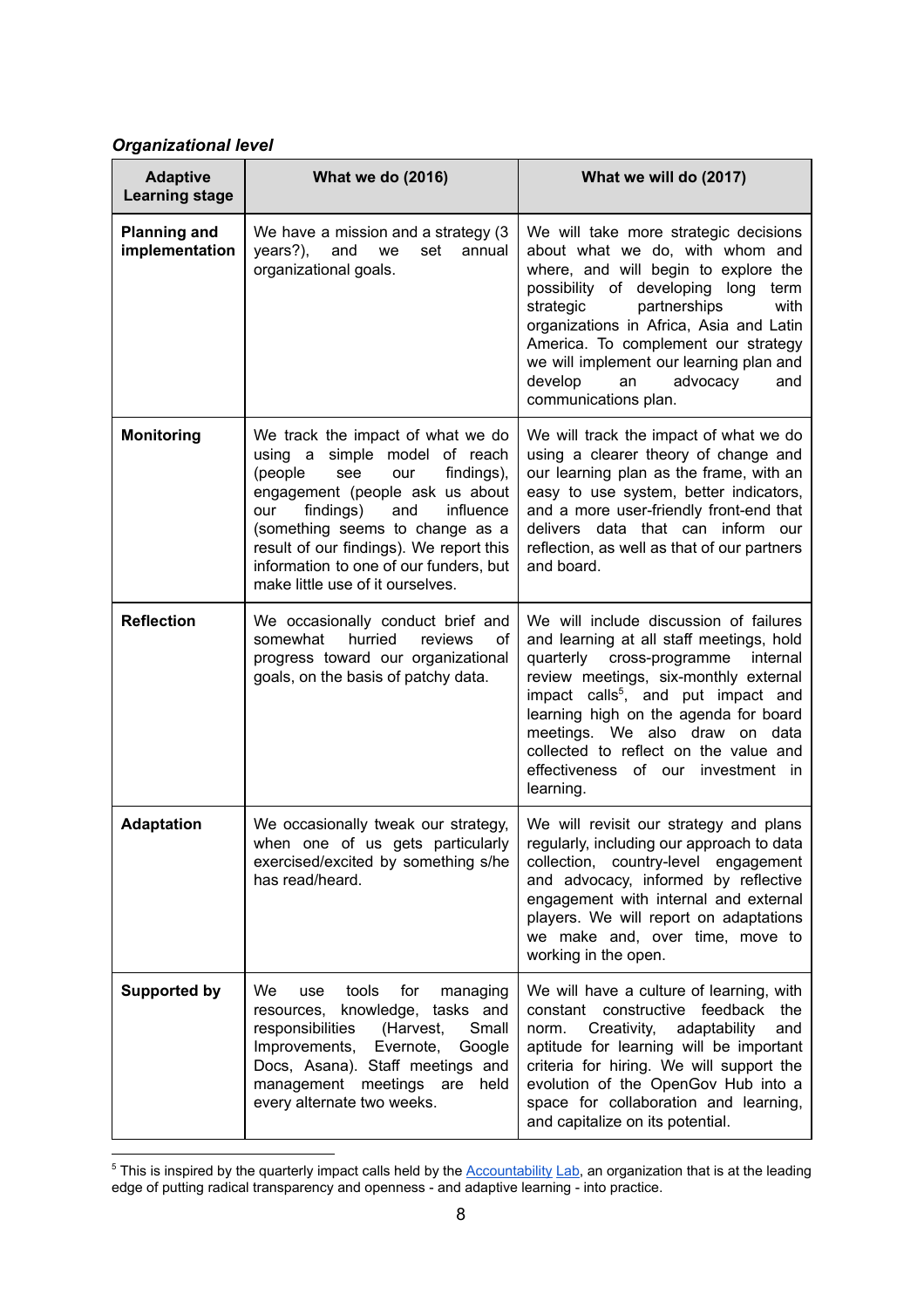#### *At the individual level*

| <b>Adaptive</b><br><b>Learning stage</b> | <b>What we do (2016)</b>                                                                                                                                                                                       | What we will do (2017)                                                                                                                                                                                                                                                               |  |
|------------------------------------------|----------------------------------------------------------------------------------------------------------------------------------------------------------------------------------------------------------------|--------------------------------------------------------------------------------------------------------------------------------------------------------------------------------------------------------------------------------------------------------------------------------------|--|
| <b>Planning and</b><br>implementation    | We set individual objectives on an<br>annual basis, with those objectives<br>intended to flow from organizational<br>goals. But the alignment is not<br>always great.                                          | We will set smarter individual objectives<br>thought given to<br>with<br>how<br>more<br>individuals' goals fit together, and to<br>how we might collect useful data about<br>individuals' performance.                                                                               |  |
| <b>Monitoring</b>                        | We put our objectives into Small<br>Improvements,<br>tool<br>for<br>a<br>performance management.                                                                                                               | We will put additional emphasis, not<br>only on individuals' progress against<br>objectives, but also on the extent to<br>which people's actions demonstrate a<br>real commitment to learning, adaptation<br>and teamwork.                                                           |  |
| <b>Reflection</b>                        | We have regular 1:1s with our line<br>six-monthly<br>and<br>managers<br>performance reviews.                                                                                                                   | We will supplement what we currently<br>do with efforts to further strengthen our<br>culture of feedback and learning. The<br>Board will be brought more fully into the<br>process, with their feedback helping the<br>Executive Director to further improve<br>his/her performance. |  |
| <b>Adaptation</b>                        | We sometimes tweak our individual<br>objectives following our six-month<br>performance reviews. We constantly<br>adjust how we spend our time, often<br>through bilateral conversations with<br>project-leads. | We will do a better job, at management<br>level, of looking across the team and<br>our various projects to ensure that<br>people are playing to their strengths,<br>with balanced workloads.                                                                                         |  |
| <b>Supported by</b>                      | Professional<br>development<br>and<br>training that Global Integrity pays for<br>and which some (<25%) staff make<br>use of.                                                                                   | Individual learning plans, supported by<br>professional development and training<br>which all staff take advantage of.                                                                                                                                                               |  |

### **Next steps**

30. We are pleased with the progress we have made with thinking through our approach to adaptive learning and excited to put it into practice. The immediate next steps are: first, an internal retreat at which we will review where we are on putting adaptive learning into practice, where we want to be, and how we are going to get there; and second, engaging with external partners to get their feedback as part of a wider process of encouraging organizations to share their experiences. We know we have much to learn. These conversations will help us to decide how ambitious we want to be in terms of investing in learning, and to craft an implementation plan to put things into action.